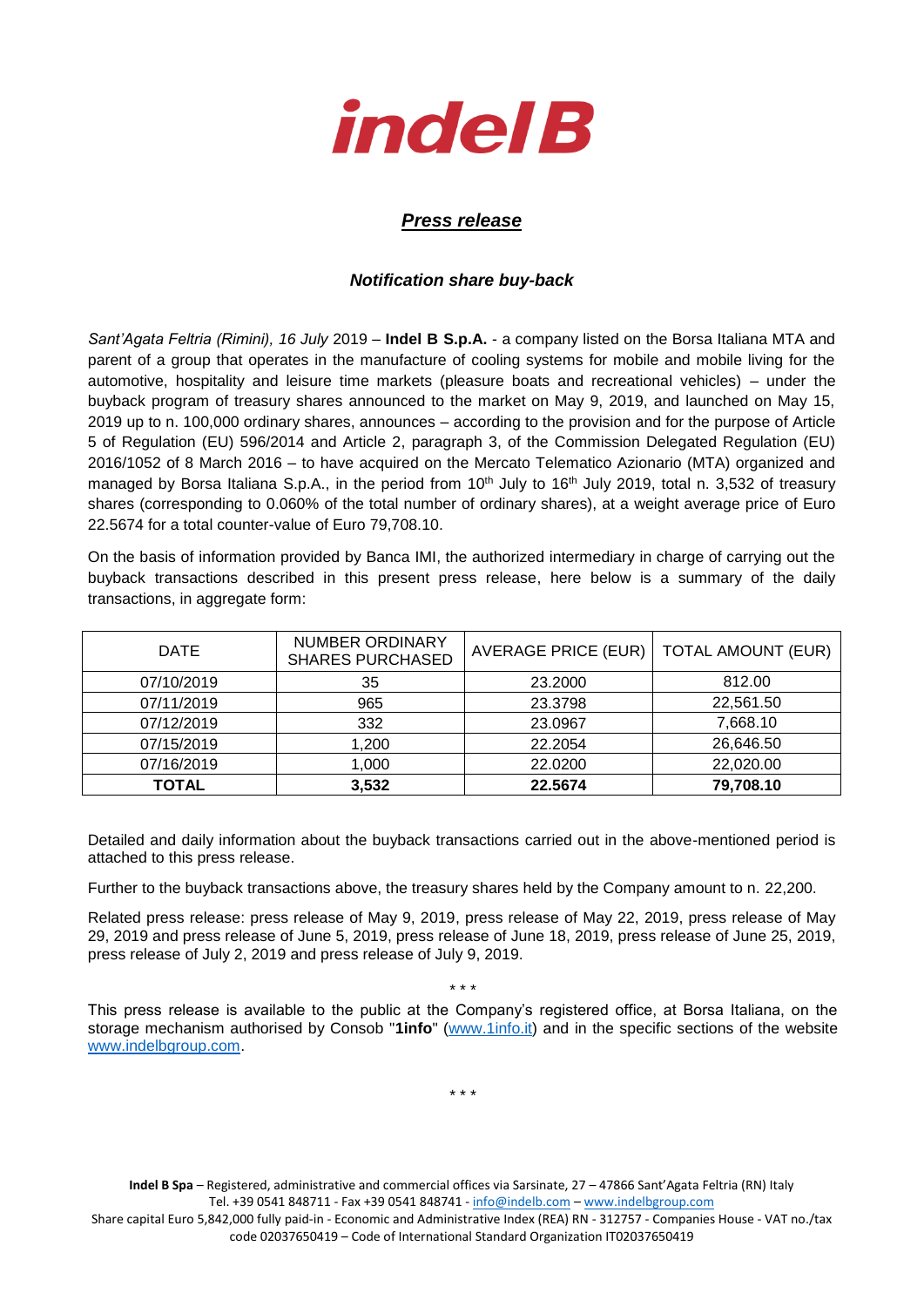*Indel B S.p.A. is a company listed on the MTA segment of the Italian stock exchange and is controlled by AMP.FIN S.r.l., in turn held entirely by the Berloni family. Indel B S.p.A. heads an important Group that operates worldwide and has been active for the last 50 years in the mobile cooling sector applicable to the Automotive, Leisure time and Hospitality cooling segments. The Group also operates in mobile climate control, with specific reference to the Automotive market, represented by commercial vehicles, minibuses, ambulances, agricultural and earth-moving machinery, and in the Cooling Appliances sector, which mainly comprises cellars for storing wine and small refrigerators for storing milk. The company has a market cap of approximately Euro 129 million.*

## **Contact details**

| <b>INDEL B</b>              | POLYTEMS HIR                   | FAST-COM                       |
|-----------------------------|--------------------------------|--------------------------------|
| Controller & IR             | IR and Financial Disclosures   | <b>Media Relations</b>         |
| Consuelo Vagnini            | Bianca Fersini Mastelloni      | Paolo Santagostino             |
| +39 0541 848 855            | +39 06.69923324; +39 336742488 | +39 349 3856585                |
| consuelo.vagnini@indelb.com | b.fersini@polytemshir.it       | paolo.santagostino@fast-com.it |